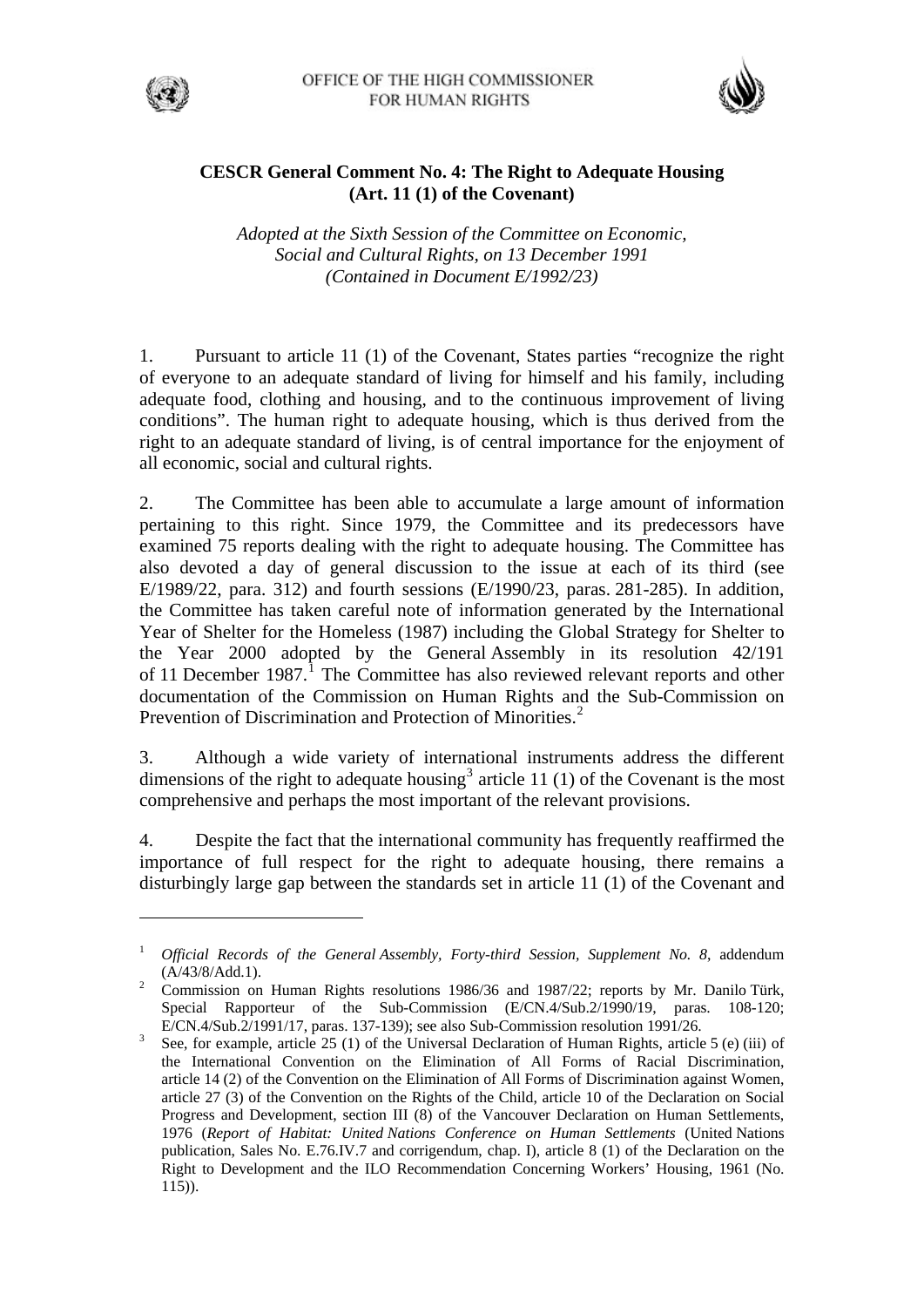



the situation prevailing in many parts of the world. While the problems are often particularly acute in some developing countries which confront major resource and other constraints, the Committee observes that significant problems of homelessness and inadequate housing also exist in some of the most economically developed societies. The United Nations estimates that there are over 100 million persons homeless worldwide and over 1 billion inadequately housed.<sup>[4](#page-1-0)</sup> There is no indication that this number is decreasing. It seems clear that no State party is free of significant problems of one kind or another in relation to the right to housing.

5. In some instances, the reports of States parties examined by the Committee have acknowledged and described difficulties in ensuring the right to adequate housing. For the most part, however, the information provided has been insufficient to enable the Committee to obtain an adequate picture of the situation prevailing in the State concerned. This general comment thus aims to identify some of the principal issues which the Committee considers to be important in relation to this right.

6. The right to adequate housing applies to everyone. While the reference to "himself and his family" reflects assumptions as to gender roles and economic activity patterns commonly accepted in 1966 when the Covenant was adopted, the phrase cannot be read today as implying any limitations upon the applicability of the right to individuals or to female-headed households or other such groups. Thus, the concept of "family" must be understood in a wide sense. Further, individuals, as well as families, are entitled to adequate housing regardless of age, economic status, group or other affiliation or status and other such factors. In particular, enjoyment of this right must, in accordance with article 2 (2) of the Covenant, not be subject to any form of discrimination.

7. In the Committee's view, the right to housing should not be interpreted in a narrow or restrictive sense which equates it with, for example, the shelter provided by merely having a roof over one's head or views shelter exclusively as a commodity. Rather it should be seen as the right to live somewhere in security, peace and dignity. This is appropriate for at least two reasons. In the first place, the right to housing is integrally linked to other human rights and to the fundamental principles upon which the Covenant is premised. This "the inherent dignity of the human person" from which the rights in the Covenant are said to derive requires that the term "housing" be interpreted so as to take account of a variety of other considerations, most importantly that the right to housing should be ensured to all persons irrespective of income or access to economic resources. Secondly, the reference in article 11 (1) must be read as referring not just to housing but to adequate housing. As both the Commission on Human Settlements and the Global Strategy for Shelter to the Year 2000 have stated: "Adequate shelter means ... adequate privacy, adequate space, adequate security, adequate lighting and ventilation, adequate basic infrastructure and adequate location with regard to work and basic facilities - all at a reasonable cost".

8. Thus the concept of adequacy is particularly significant in relation to the right to housing since it serves to underline a number of factors which must be taken into

 $\overline{a}$ 

<span id="page-1-0"></span><sup>4</sup> See note 1.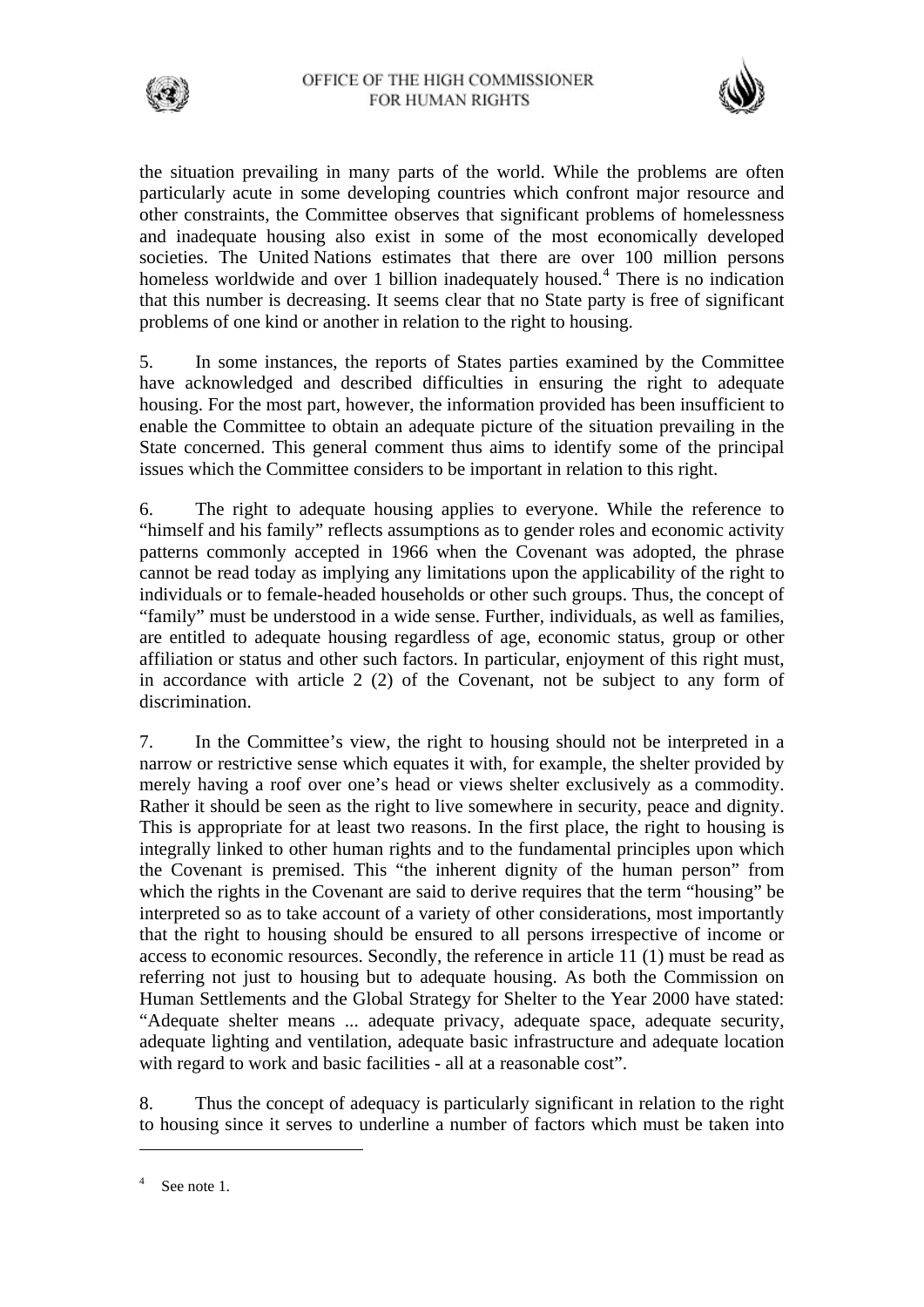



account in determining whether particular forms of shelter can be considered to constitute "adequate housing" for the purposes of the Covenant. While adequacy is determined in part by social, economic, cultural, climatic, ecological and other factors, the Committee believes that it is nevertheless possible to identify certain aspects of the right that must be taken into account for this purpose in any particular context. They include the following:

 (a) *Legal security of tenure*. Tenure takes a variety of forms, including rental (public and private) accommodation, cooperative housing, lease, owner-occupation, emergency housing and informal settlements, including occupation of land or property. Notwithstanding the type of tenure, all persons should possess a degree of security of tenure which guarantees legal protection against forced eviction, harassment and other threats. States parties should consequently take immediate measures aimed at conferring legal security of tenure upon those persons and households currently lacking such protection, in genuine consultation with affected persons and groups;

 (b) *Availability of services, materials, facilities and infrastructure*. An adequate house must contain certain facilities essential for health, security, comfort and nutrition. All beneficiaries of the right to adequate housing should have sustainable access to natural and common resources, safe drinking water, energy for cooking, heating and lighting, sanitation and washing facilities, means of food storage, refuse disposal, site drainage and emergency services;

 (c) *Affordability*. Personal or household financial costs associated with housing should be at such a level that the attainment and satisfaction of other basic needs are not threatened or compromised. Steps should be taken by States parties to ensure that the percentage of housing-related costs is, in general, commensurate with income levels. States parties should establish housing subsidies for those unable to obtain affordable housing, as well as forms and levels of housing finance which adequately reflect housing needs. In accordance with the principle of affordability, tenants should be protected by appropriate means against unreasonable rent levels or rent increases. In societies where natural materials constitute the chief sources of building materials for housing, steps should be taken by States parties to ensure the availability of such materials;

 (d) *Habitability*. Adequate housing must be habitable, in terms of providing the inhabitants with adequate space and protecting them from cold, damp, heat, rain, wind or other threats to health, structural hazards, and disease vectors. The physical safety of occupants must be guaranteed as well. The Committee encourages States parties to comprehensively apply the *Health Principles of Housing*<sup>[5](#page-2-0)</sup> prepared by WHO which view housing as the environmental factor most frequently associated with conditions for disease in epidemiological analyses; i.e. inadequate and deficient housing and living conditions are invariably associated with higher mortality and morbidity rates;

 $\overline{a}$ 

<span id="page-2-0"></span><sup>&</sup>lt;sup>5</sup> Geneva, World Health Organization, 1990.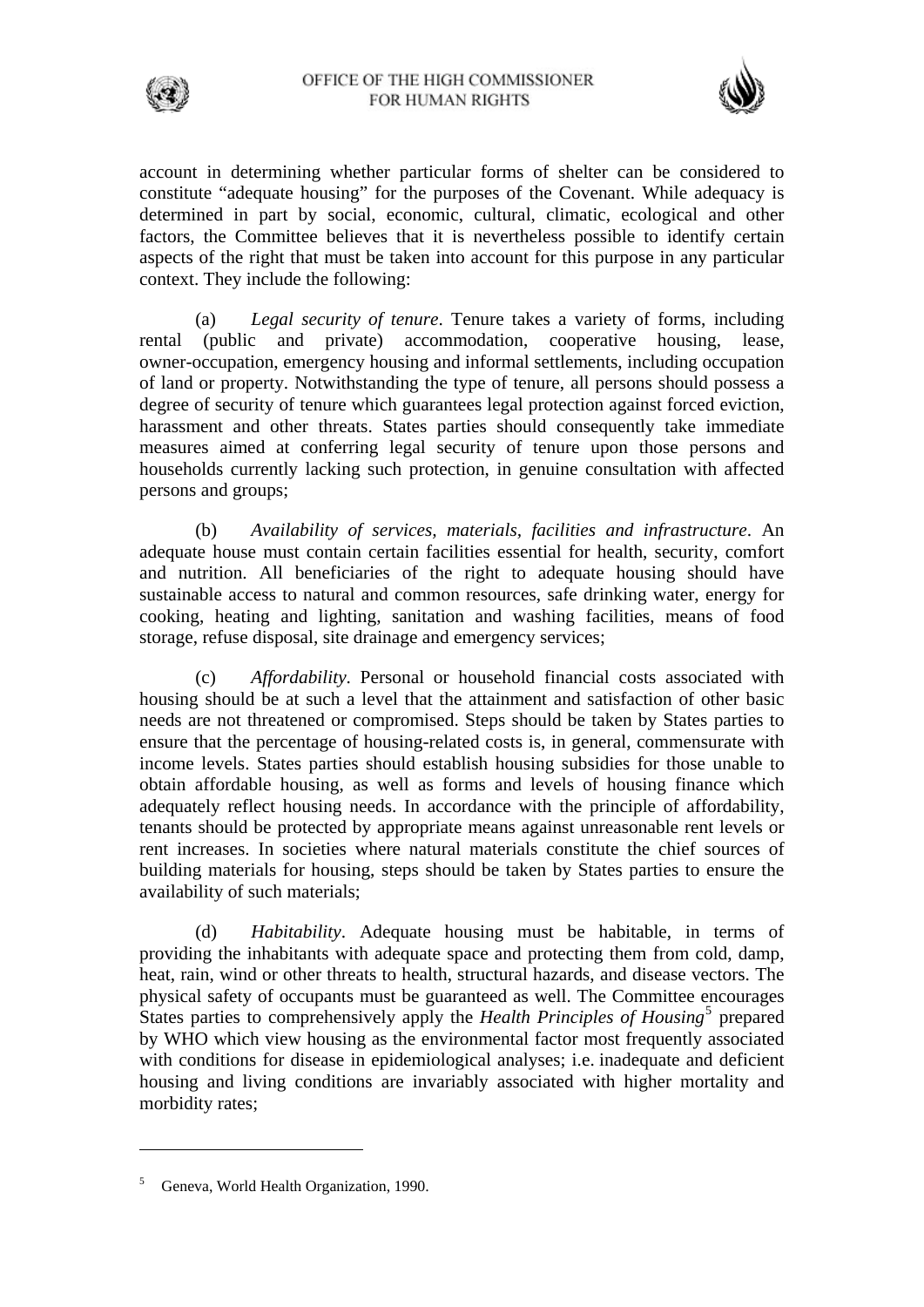

 (e) *Accessibility*. Adequate housing must be accessible to those entitled to it. Disadvantaged groups must be accorded full and sustainable access to adequate housing resources. Thus, such disadvantaged groups as the elderly, children, the physically disabled, the terminally ill, HIV-positive individuals, persons with persistent medical problems, the mentally ill, victims of natural disasters, people living in disaster-prone areas and other groups should be ensured some degree of priority consideration in the housing sphere. Both housing law and policy should take fully into account the special housing needs of these groups. Within many States parties increasing access to land by landless or impoverished segments of the society should constitute a central policy goal. Discernible governmental obligations need to be developed aiming to substantiate the right of all to a secure place to live in peace and dignity, including access to land as an entitlement;

*Location*. Adequate housing must be in a location which allows access to employment options, health-care services, schools, childcare centres and other social facilities. This is true both in large cities and in rural areas where the temporal and financial costs of getting to and from the place of work can place excessive demands upon the budgets of poor households. Similarly, housing should not be built on polluted sites nor in immediate proximity to pollution sources that threaten the right to health of the inhabitants;

 (g) *Cultural adequacy*. The way housing is constructed, the building materials used and the policies supporting these must appropriately enable the expression of cultural identity and diversity of housing. Activities geared towards development or modernization in the housing sphere should ensure that the cultural dimensions of housing are not sacrificed, and that, inter alia, modern technological facilities, as appropriate are also ensured.

9. As noted above, the right to adequate housing cannot be viewed in isolation from other human rights contained in the two International Covenants and other applicable international instruments. Reference has already been made in this regard to the concept of human dignity and the principle of non-discrimination. In addition, the full enjoyment of other rights - such as the right to freedom of expression, the right to freedom of association (such as for tenants and other community-based groups), the right to freedom of residence and the right to participate in public decision-making - is indispensable if the right to adequate housing is to be realized and maintained by all groups in society. Similarly, the right not to be subjected to arbitrary or unlawful interference with one's privacy, family, home or correspondence constitutes a very important dimension in defining the right to adequate housing.

10. Regardless of the state of development of any country, there are certain steps which must be taken immediately. As recognized in the Global Strategy for Shelter and in other international analyses, many of the measures required to promote the right to housing would only require the abstention by the Government from certain practices and a commitment to facilitating "self-help" by affected groups. To the extent that any such steps are considered to be beyond the maximum resources available to a State party, it is appropriate that a request be made as soon as possible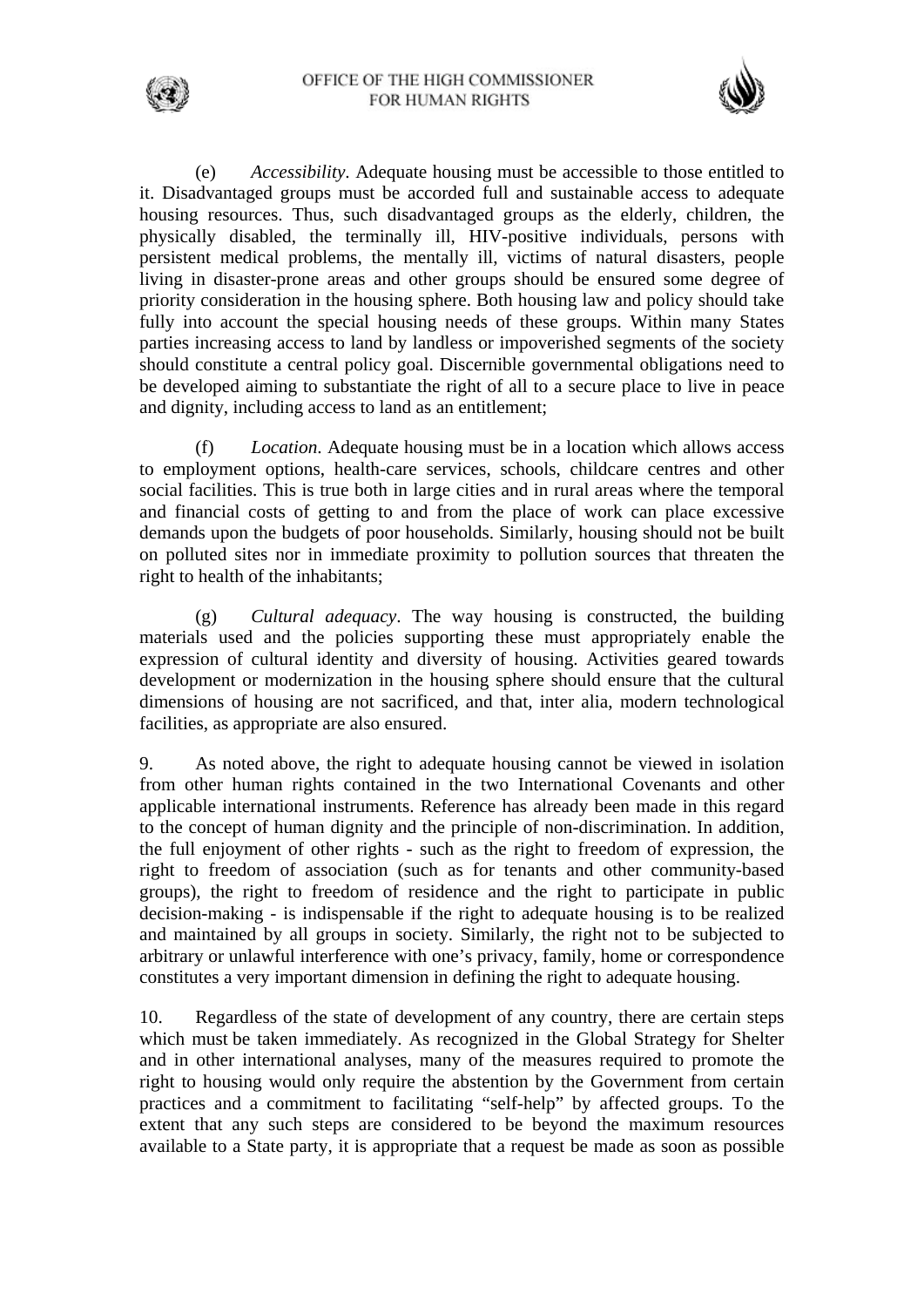



for international cooperation in accordance with articles 11 (1), 22 and 23 of the Covenant, and that the Committee be informed thereof.

11. States parties must give due priority to those social groups living in unfavourable conditions by giving them particular consideration. Policies and legislation should correspondingly not be designed to benefit already advantaged social groups at the expense of others. The Committee is aware that external factors can affect the right to a continuous improvement of living conditions, and that in many States parties overall living conditions declined during the 1980s. However, as noted by the Committee in its general comment No. 2 (1990) (E/1990/23, annex III), despite externally caused problems, the obligations under the Covenant continue to apply and are perhaps even more pertinent during times of economic contraction. It would thus appear to the Committee that a general decline in living and housing conditions, directly attributable to policy and legislative decisions by States parties, and in the absence of accompanying compensatory measures, would be inconsistent with the obligations under the Covenant.

12. While the most appropriate means of achieving the full realization of the right to adequate housing will inevitably vary significantly from one State party to another, the Covenant clearly requires that each State party take whatever steps are necessary for that purpose. This will almost invariably require the adoption of a national housing strategy which, as stated in paragraph 32 of the Global Strategy for Shelter, "defines the objectives for the development of shelter conditions, identifies the resources available to meet these goals and the most cost-effective way of using them and sets out the responsibilities and time frame for the implementation of the necessary measures". Both for reasons of relevance and effectiveness, as well as in order to ensure respect for other human rights, such a strategy should reflect extensive genuine consultation with, and participation by, all of those affected, including the homeless, the inadequately housed and their representatives. Furthermore, steps should be taken to ensure coordination between ministries and regional and local authorities in order to reconcile related policies (economics, agriculture, environment, energy, etc.) with the obligations under article 11 of the Covenant.

13. Effective monitoring of the situation with respect to housing is another obligation of immediate effect. For a State party to satisfy its obligations under article 11 (1) it must demonstrate, inter alia, that it has taken whatever steps are necessary, either alone or on the basis of international cooperation, to ascertain the full extent of homelessness and inadequate housing within its jurisdiction. In this regard, the revised general guidelines regarding the form and contents of reports adopted by the Committee (E/C.12/1991/1) emphasize the need to "provide detailed information about those groups within ... society that are vulnerable and disadvantaged with regard to housing". They include, in particular, homeless persons and families, those inadequately housed and without ready access to basic amenities, those living in "illegal" settlements, those subject to forced evictions and low-income groups.

14. Measures designed to satisfy a State party's obligations in respect of the right to adequate housing may reflect whatever mix of public and private sector measures considered appropriate. While in some States public financing of housing might most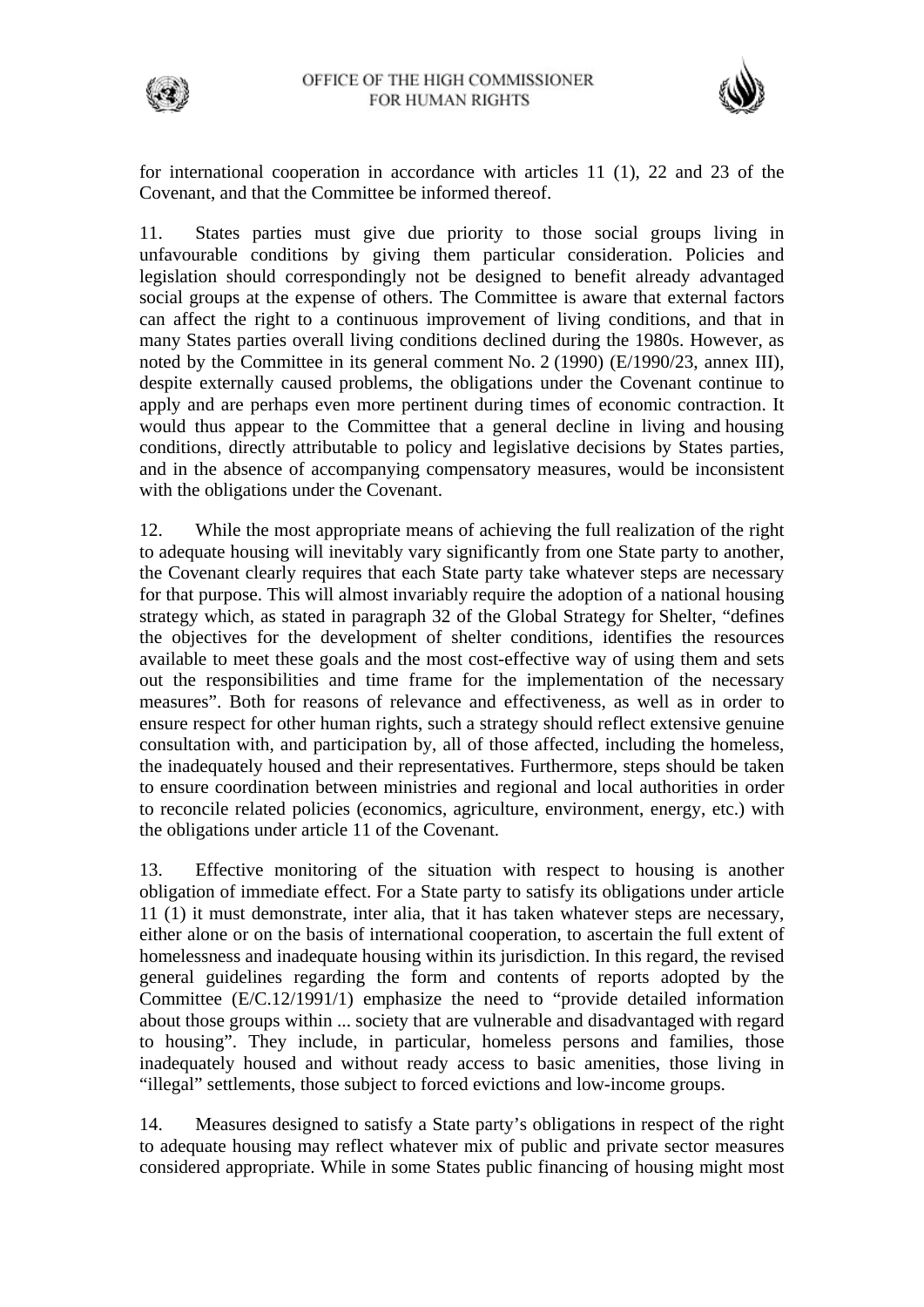



usefully be spent on direct construction of new housing, in most cases, experience has shown the inability of Governments to fully satisfy housing deficits with publicly built housing. The promotion by States parties of "enabling strategies", combined with a full commitment to obligations under the right to adequate housing, should thus be encouraged. In essence, the obligation is to demonstrate that, in aggregate, the measures being taken are sufficient to realize the right for every individual in the shortest possible time in accordance with the maximum of available resources.

15. Many of the measures that will be required will involve resource allocations and policy initiatives of a general kind. Nevertheless, the role of formal legislative and administrative measures should not be underestimated in this context. The Global Strategy for Shelter (paras. 6-67) has drawn attention to the types of measures that might be taken in this regard and to their importance.

16. In some States, the right to adequate housing is constitutionally entrenched. In such cases the Committee is particularly interested in learning of the legal and practical significance of such an approach. Details of specific cases and of other ways in which entrenchment has proved helpful should thus be provided.

17. The Committee views many component elements of the right to adequate housing as being at least consistent with the provision of domestic legal remedies. Depending on the legal system, such areas might include, but are not limited to: (a) legal appeals aimed at preventing planned evictions or demolitions through the issuance of court-ordered injunctions; (b) legal procedures seeking compensation following an illegal eviction; (c) complaints against illegal actions carried out or supported by landlords (whether public or private) in relation to rent levels, dwelling maintenance, and racial or other forms of discrimination; (d) allegations of any form of discrimination in the allocation and availability of access to housing; and (e) complaints against landlords concerning unhealthy or inadequate housing conditions. In some legal systems it would also be appropriate to explore the possibility of facilitating class action suits in situations involving significantly increased levels of homelessness.

18. In this regard, the Committee considers that instances of forced eviction are prima facie incompatible with the requirements of the Covenant and can only be justified in the most exceptional circumstances, and in accordance with the relevant principles of international law.

19. Finally, article 11 (1) concludes with the obligation of States parties to recognize "the essential importance of international cooperation based on free consent". Traditionally, less than 5 per cent of all international assistance has been directed towards housing or human settlements, and often the manner by which such funding is provided does little to address the housing needs of disadvantaged groups. States parties, both recipients and providers, should ensure that a substantial proportion of financing is devoted to creating conditions leading to a higher number of persons being adequately housed. International financial institutions promoting measures of structural adjustment should ensure that such measures do not compromise the enjoyment of the right to adequate housing. States parties should,